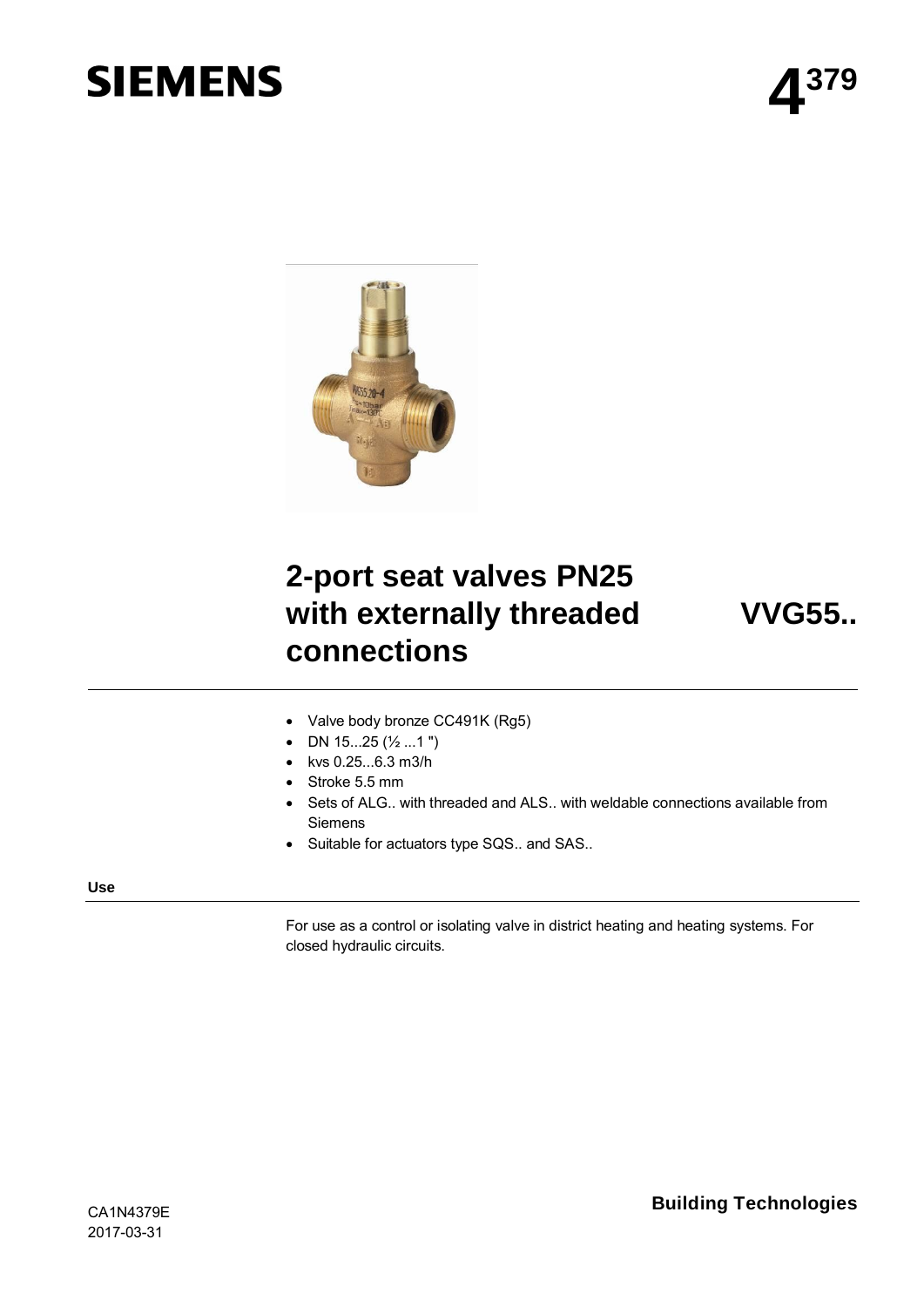#### **Type summary**

| Type          | <b>DN</b> | external thread<br>[Inch] | $k_{VS}$<br>[m <sup>3</sup> /h] | $S_{\rm V}$ |
|---------------|-----------|---------------------------|---------------------------------|-------------|
| VVG55.15-0.25 |           |                           | 0.25                            |             |
| VVG55.15-0.4  |           | $G\frac{3}{4}B$           | 0.4                             |             |
| VVG55.15-0.63 |           |                           | 0.63                            | >50         |
| VVG55.15-1    | 15        |                           | 1.0                             |             |
| VVG55.15-1.6  |           |                           | 1.6                             |             |
| VVG55.15-2.5  |           |                           | 2.5                             |             |
| VVG55.20-4    | 20        | G 1B                      | 4.0                             | >100        |
| VVG55.25-6.3  | 25        | G 1¼B                     | 6.3                             |             |

DN = Nominal size

 $k_{vs}$  = Nominal flow rate of cold water (5...30 °C) through the fully open valve (H<sub>100</sub>) by a differential pressure of 100 kPa (1 bar)

 $S_v$  = Rangeability  $k_{vs}$  /  $k_{vr}$ 

 $k_{vr}$  = Smallest  $k_v$  value, at which the flow characteristic tolerances can still be maintained, by a differential pressure of 100 kPa (1 bar)

#### **Accessories**

| <b>Type</b> | Stock no. | <b>Description</b>                                                           |
|-------------|-----------|------------------------------------------------------------------------------|
| <b>ALG2</b> | ALG2      | Set of 2 fittings with threaded connections for 2-port valves, consisting of |
| ALG2B       | S55846-Z1 | - 2 union nuts, 2 discs and 2 flat seals                                     |
|             |           | ALG. 3B are brass fittings, for media temperatures up to 100 °C.             |
| <b>ALS2</b> | ALS.2     | Set of 2 fittings with weldable connections for 2-port valves, consisting of |
|             |           | - 2 union nuts, 2 discs and 2 flat seals                                     |

#### **Order**

When ordering please give quantity, product name and type reference.

Example:

| $T$ vpe    | Stock No.   | <b>Description</b>  | Quantity |
|------------|-------------|---------------------|----------|
| VVG55.20-4 | VVG55.20-4  | Ventil              |          |
| ALG152B    | S55846-Z100 | Verschraubungs-Sets |          |

Valves, actuators and accessories are packed and supplied separately. **Delivery** 

See overview, page 8. **Spare parts, rev. no.**

#### **Equipment combinations**

| <b>Valves</b> | actuator SQS., and SAS  |              | <b>Fitting sets</b> |               |             |                  |
|---------------|-------------------------|--------------|---------------------|---------------|-------------|------------------|
|               |                         |              |                     |               | Type        |                  |
|               | $\Delta p_{\text{max}}$ | $\Delta p_s$ | Malleable cast iron |               | brass $1$   | steel            |
|               | [kPa]                   | [kPa]        | Type / Stock No.    | Type          | Stock no.   | Type / Stock No. |
| VVG55.15-0.25 |                         |              |                     |               |             |                  |
| VVG55.15-0.4  |                         | 2500         |                     | <b>ALG142</b> |             |                  |
| VVG55.15-0.63 | 1200                    |              | <b>ALG122</b>       |               |             |                  |
| VVG55.15-1    |                         |              |                     |               |             | <b>ALS152</b>    |
| VVG55.15-1.6  |                         | 2000         |                     |               |             |                  |
| VVG55.15-2.5  |                         |              |                     |               |             |                  |
| VVG55.20-4    | 1000                    | 1000         | <b>ALG152</b>       | ALG152B       | S55846-Z100 | <b>ALS202</b>    |
| VVG55.25-6.3  | 800                     | 800          | ALG202              | ALG202B       | S55846-Z102 | <b>ALS252</b>    |

**1)** Medium temperature ALG..B maximum 100 °C, ALG142 pipe side with R ½B

 $\Delta p_{\text{max}}$  = Maximum permissible differential pressure across valve's control path, valid for the entire actuating range of the motorized valve.

 $\Delta p_s$  = Maximum permissible differential pressure at which the motorized valve will close securely against the pressure (close off pressure).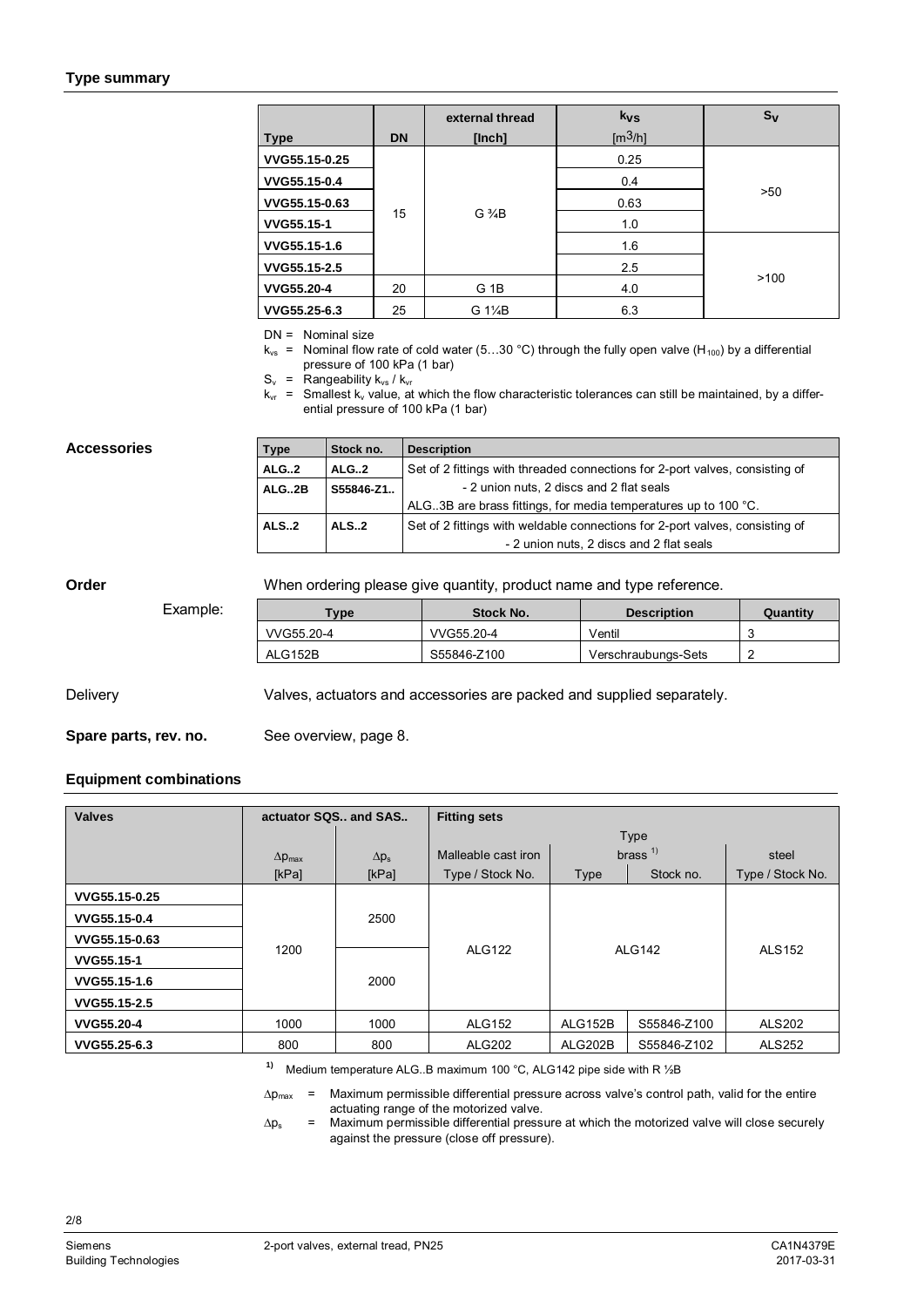**Actuator overview**

| <b>Type</b>             | <b>Operating</b><br>voltage | <b>Positioning signal</b> |                | <b>Position-</b><br>ing time | <b>Spring return</b><br>function |            | Data-<br>sheet |  |  |
|-------------------------|-----------------------------|---------------------------|----------------|------------------------------|----------------------------------|------------|----------------|--|--|
| <b>SQS35.00</b>         |                             |                           |                | 150 s                        |                                  |            |                |  |  |
| SQS35.03                | AC 230 V                    | 3-position                |                | 35 <sub>s</sub>              |                                  |            |                |  |  |
| <b>SQS35.50</b>         |                             |                           |                | 150 <sub>s</sub>             |                                  | 8 s        |                |  |  |
| SQS35.53                |                             |                           |                | 35 <sub>s</sub>              | yes                              |            |                |  |  |
| SQS65.5                 |                             | DC 010 V                  |                |                              | yes                              | 8 s        | N4573          |  |  |
| <b>SQS65</b>            |                             |                           | $01000 \Omega$ |                              |                                  |            |                |  |  |
| <b>SQS65.2</b>          | <b>AC 24 V</b>              | DC 210 V                  |                |                              |                                  |            |                |  |  |
| <b>SQS85.00</b>         |                             |                           |                | 150 <sub>s</sub>             |                                  |            |                |  |  |
| SQS85.03                |                             | 3-position                |                | 35 <sub>s</sub>              |                                  |            |                |  |  |
|                         |                             |                           |                |                              |                                  |            |                |  |  |
| <b>SAS31.00</b>         |                             |                           |                | 120 <sub>s</sub>             |                                  |            |                |  |  |
| <b>SAS31.03</b>         |                             |                           |                | 30 <sub>s</sub>              |                                  |            |                |  |  |
| <b>SAS31.50</b>         | AC 230 V                    | 3-position                |                | 120 <sub>s</sub>             |                                  | $< 28$ s   |                |  |  |
| SAS31.53                |                             |                           |                | 30 <sub>s</sub>              | yes                              | $14s$      |                |  |  |
| SAS61.03 <sup>1)</sup>  |                             |                           |                |                              |                                  |            |                |  |  |
| SAS61.03U <sup>2)</sup> |                             | DC 010 V                  |                |                              |                                  |            |                |  |  |
| SAS61.33 <sup>1)</sup>  | AC/DC 24 V                  | DC 420 mA                 |                | 30 <sub>s</sub>              |                                  |            |                |  |  |
| SAS61.33U <sup>2)</sup> |                             | $01000 \Omega$            |                |                              | yes                              | $<$ 14 $s$ | N4581          |  |  |
| SAS61.53 <sup>1)</sup>  |                             |                           |                |                              |                                  |            |                |  |  |
| SAS81.00 <sup>1)</sup>  |                             |                           |                | 120 <sub>s</sub>             |                                  |            |                |  |  |
| SAS81.00U <sup>2)</sup> |                             |                           |                |                              |                                  |            |                |  |  |
| SAS81.03 <sup>1)</sup>  |                             | 3-position                |                |                              |                                  |            |                |  |  |
| SAS81.03U <sup>2)</sup> | AC 230 V                    |                           |                | 30 <sub>s</sub>              |                                  |            |                |  |  |
| SAS81.33 <sup>1)</sup>  |                             |                           |                |                              |                                  | $14s$      |                |  |  |
| SAS81.33U <sup>2)</sup> |                             |                           |                |                              | yes                              |            |                |  |  |

<sup>1)</sup> Approbation: CE and UL

<sup>2)</sup> Approbation: CE and UL, cable gland:  $\frac{1}{2}$ " (UL514C)

A positioning force of 400 N is required to operate these valves. Suitable actuators for this purpose are

- ‒ D-series motorized actuators, types SQS.. and
- ‒ motorized actuators, types SAS..
- If VVG55.. valves are controlled by SQS65.. valve actuators, the valve characteristic jumper in the actuator must be set to "Linear". *Note*

#### **Technical design / mechanical design**

| <b>Valve cross-section</b> |                                                                     | strip.<br>juster.<br>the actuator on the valve.                  | (screwed connection, G 3/4B). | Valve housing and valve neck for fitting actuator<br>Sealing gland with double O-rings and dirt protection<br>The valves are supplied in a series with a manual ad-<br>No special tools or adjustments are required to mount |
|----------------------------|---------------------------------------------------------------------|------------------------------------------------------------------|-------------------------------|------------------------------------------------------------------------------------------------------------------------------------------------------------------------------------------------------------------------------|
| <b>Manual adjustment</b>   |                                                                     | juster (which also acts as a protective cover during transport). |                               | The valve can be adjusted manually from 0100 % by use of the plastic manual ad-                                                                                                                                              |
|                            | Rotation of manual adjuster<br><b>Clockwise</b><br>Counterclockwise | Valve stem retracts:<br>Valve stem extends:                      | valve opens<br>valve closes   | $=$ increasing flow<br>$=$ decreasing flow                                                                                                                                                                                   |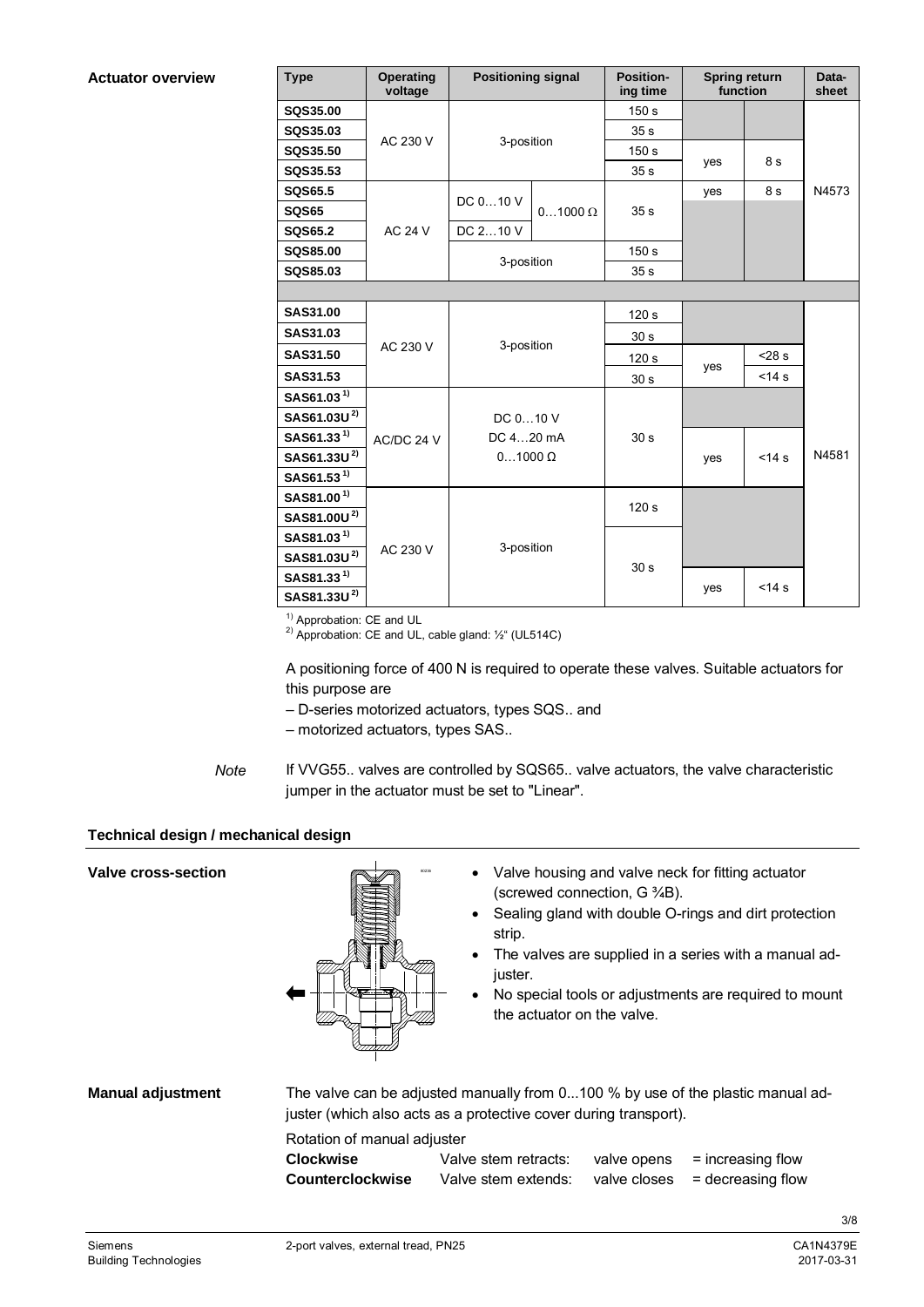#### **Flow diagram**



4/8

80232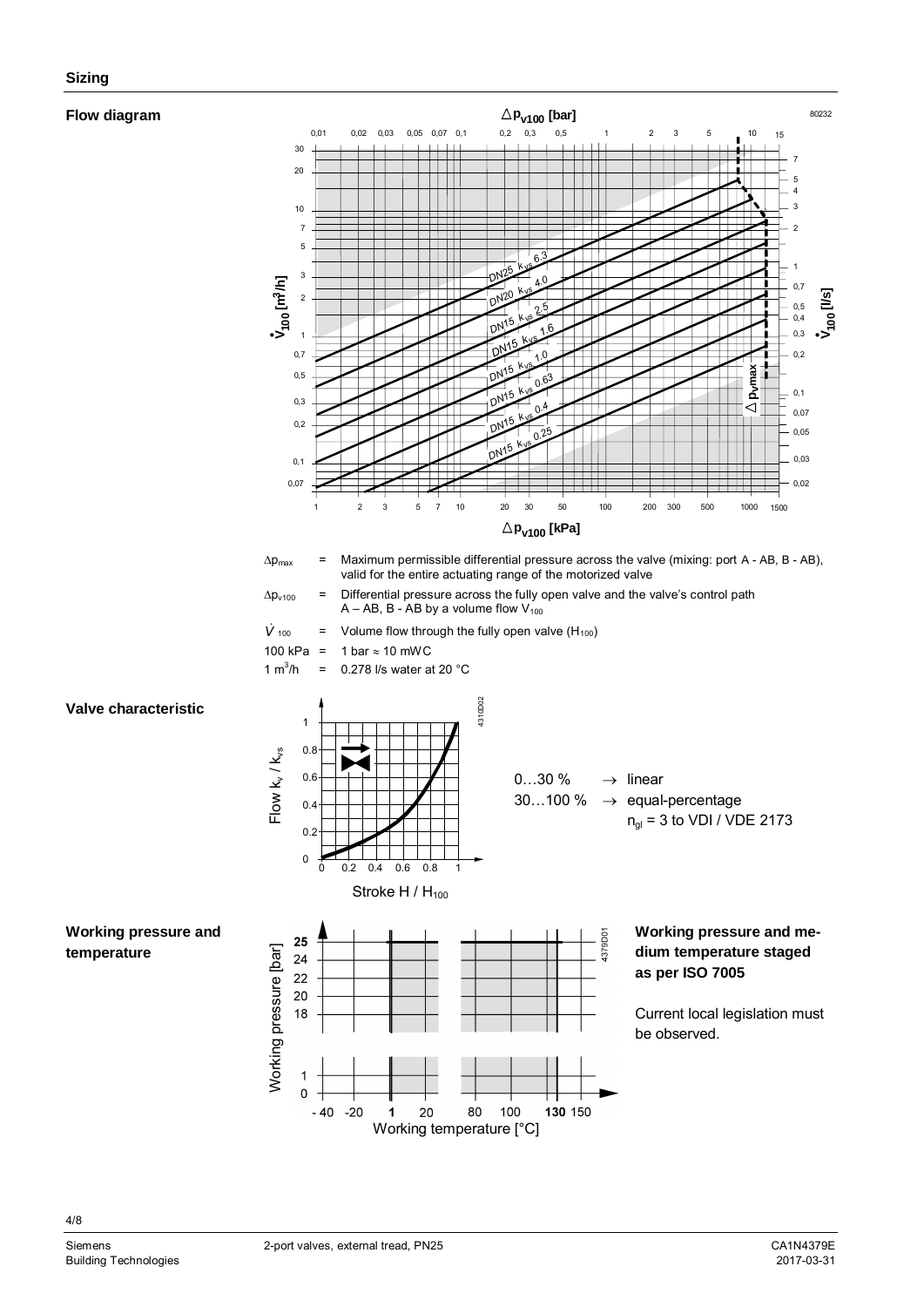| Engineering              | The valves should preferably be installed in the return water, since in heating applica-<br>tions, this is where the lower temperatures prevail. This will help extend the life of the<br>spindle seal. Water quality specifications in accordance with VDI 2035.                                                                                                                                 |
|--------------------------|---------------------------------------------------------------------------------------------------------------------------------------------------------------------------------------------------------------------------------------------------------------------------------------------------------------------------------------------------------------------------------------------------|
|                          | To ensure reliable functioning of the valve, the installation of a strainer on the inlet side<br>of the valve is required.                                                                                                                                                                                                                                                                        |
| <b>Mounting</b>          | The valve and actuator can be assembled directly on site. No special tools or adjust-<br>ments are required for this purpose.<br>Mounting instructions are enclosed with the valve.                                                                                                                                                                                                               |
| Orientation              |                                                                                                                                                                                                                                                                                                                                                                                                   |
| Direction of flow        | Before installation, check the flow indication $\rightarrow$ on the valve.                                                                                                                                                                                                                                                                                                                        |
| Commissioning $\sqrt{2}$ | The valve can be commissioned with the actuator fitted in accordance with in-<br>structions, or by fitting the manual adjuster.                                                                                                                                                                                                                                                                   |
|                          | Valve stem retracts:<br>valve opens<br>= increasing flow<br>Valve stem extends:<br>valve closes<br>= decreasing flow                                                                                                                                                                                                                                                                              |
| <b>Maintenance</b>       |                                                                                                                                                                                                                                                                                                                                                                                                   |
|                          | VVG55 valves require no maintenance.                                                                                                                                                                                                                                                                                                                                                              |
| Warning $\triangle$      | When doing service work on the valve / actuator:<br>Deactivate the pump and turn off the power supply<br>$\bullet$<br>Close the shutoff valves<br>Fully reduce the pressure in the piping system and allow pipes to completely cool<br>down<br>If necessary, disconnect the electrical wires.<br>Before putting the valve into operation again, make certain the actuator is correctly<br>fitted. |
| <b>Disposal</b>          | Before disposal the valve must be dismantled and separated into its various constituent<br>materials.<br>Legislation may demand special handling of certain components, or it may be sensible<br>from a ecological point of view.<br>Current local legislation must be observed.                                                                                                                  |
| <b>Warranty</b>          |                                                                                                                                                                                                                                                                                                                                                                                                   |
|                          | The technical data given for these applications is valid only in conjunction with the Sie-<br>mens actuators as detailed under "Equipment combinations", page 2.                                                                                                                                                                                                                                  |

All terms of the warranty will be invalidated by the use of actuators from other manufacturers.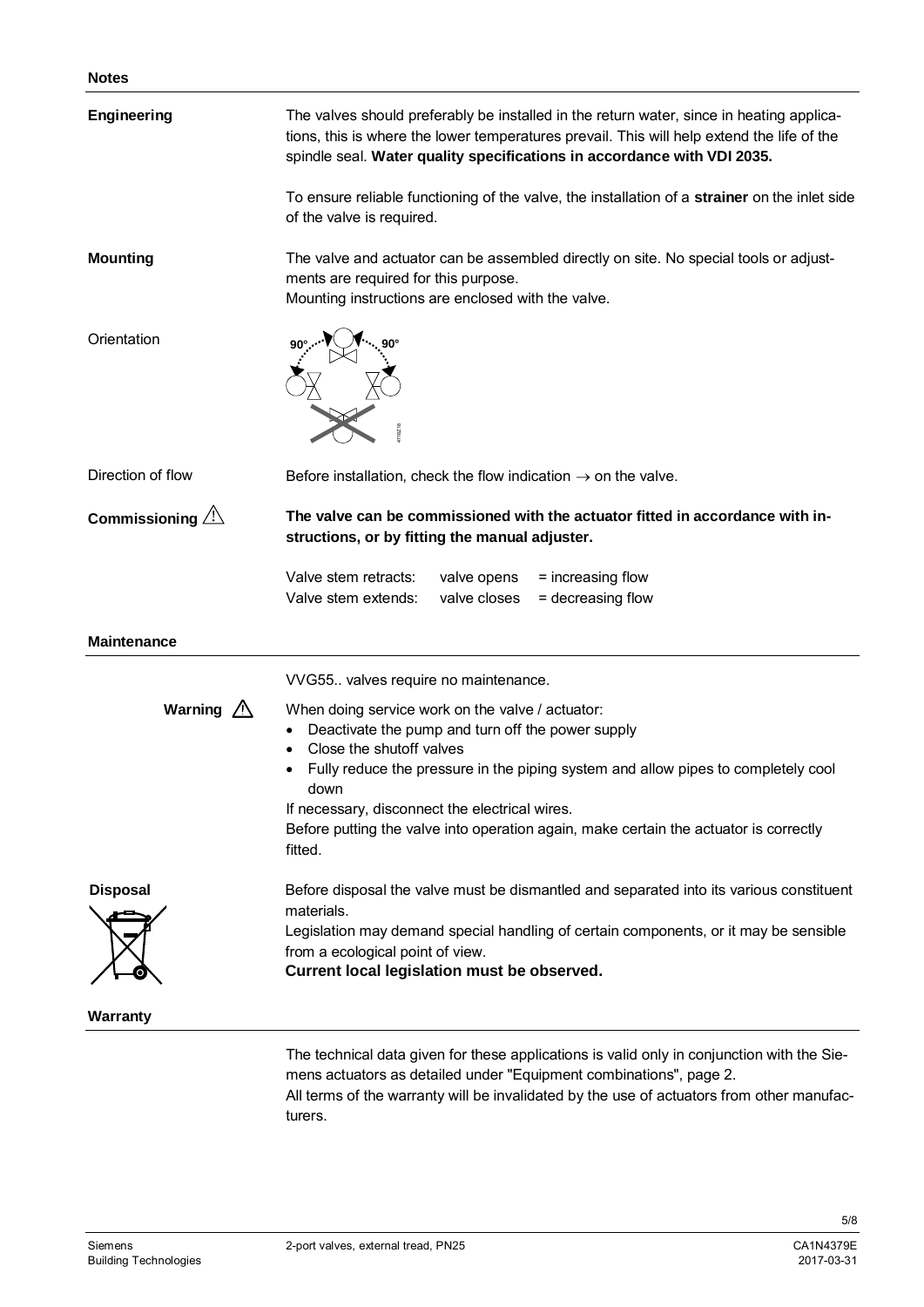### **Technical data**

| Functional data     | PN class                            | PN 25 to ISO 7268                                   |
|---------------------|-------------------------------------|-----------------------------------------------------|
|                     | Operating pressure                  | to ISO 7005 within the permissible medium tempera-  |
|                     |                                     | ture range according to the diagram on page 4       |
|                     |                                     | ANSI class 250 psi                                  |
|                     | 030%<br>Flow characteristic         | Linear                                              |
|                     | 30100 %                             | Equal-percentage; $n_{gl}$ = 3 to VDI / VDE 2173    |
|                     | Leakage rate                        | 0  0.02 % of k <sub>vs</sub> value, VDE / VDI 2173  |
|                     | Permissible media<br>water          | Chilled water, low temperature hot water, high tem- |
|                     |                                     | perature hot water, water with anti-freeze; Water   |
|                     |                                     | with oxygen-binding additives, Water with additives |
|                     |                                     | as specified in VDI 2035                            |
|                     |                                     | Recommendation: water treatment to VDI 2035         |
|                     | Medium temperature                  | 1130 °C                                             |
|                     | Rangeability S <sub>v</sub>         | $k_{vs} \leq 1$ :<br>>50                            |
|                     |                                     | kvs $\geq 1,6$ : >100                               |
|                     | Nominal stroke                      | $5,5 \, \text{mm}$                                  |
|                     | Manual adjustment                   | Using manual adjuster, without actuator: 0 100 %    |
| Norms and standards | <b>Pressure Equipment Directive</b> | <b>PED 97/23/EC</b>                                 |
|                     | <b>Pressure Accessories</b>         | as per article 1, section 2.1.4                     |
|                     | Fluid group 2                       | without CE-marking as per article 3, section 3      |
|                     |                                     | (sound engineering practice)                        |
|                     | Environmental compatibility         | ISO 14001 (Environment)                             |
|                     |                                     | ISO 9001 (Quality)                                  |
|                     |                                     | SN 36350 (Environmentally compatible products)      |
|                     |                                     | RL 2002/95/EG (RoHS)                                |
| Materials           | Valve body                          | Bronze CC491K (Rg5) as per EN 1982                  |
|                     | Seat, plug, spindle and spring      | Stainless steel                                     |
|                     | Gland                               | <b>Brass</b>                                        |
|                     | Sealing materials                   | EPDM O-Ring                                         |
| Dimensions / Weight | Refer to "Dimensions"               |                                                     |
|                     | <b>External thread connections</b>  | GB to ISO 228-1                                     |
|                     | Actuator connection                 | G 3/4"                                              |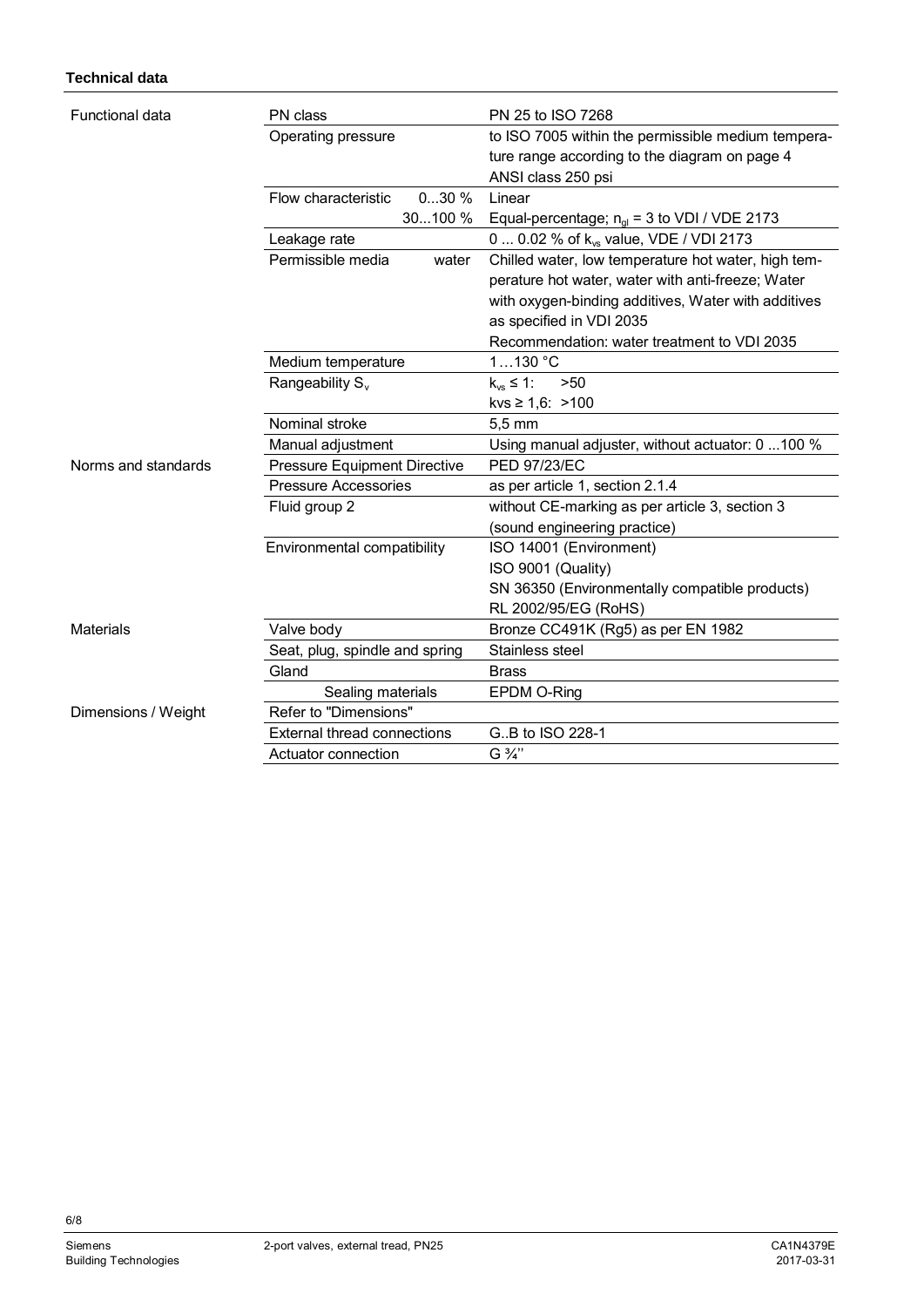

| <b>Valve type</b> | <b>DN</b> | A    | в    | C            | D    | F               | $H^*$ | H ** | J    | K    | N    | G    |
|-------------------|-----------|------|------|--------------|------|-----------------|-------|------|------|------|------|------|
|                   |           | [mm] | [mm] | [mm]         | [mm] | [Inch]          | [mm]  | [mm] | [mm] | [mm] | [mm] | [mm] |
| VVG55.15-0.25     |           |      |      |              |      |                 |       |      |      |      |      |      |
| VVG55.15-0.4      |           |      |      |              |      |                 |       |      |      |      |      |      |
| VVG55.15-0.63     |           | 65   |      | 32.5<br>66.5 | 105  | $G\frac{3}{4}B$ | 220   | 237  | 11.5 | 31.5 | 33   | 0.48 |
| VVG55.15-1        | 15        |      |      |              |      |                 |       |      |      |      |      |      |
| VVG55.15-1.6      |           |      |      |              |      |                 |       |      |      |      |      |      |
| VVG55.15-2.5      |           |      |      |              |      |                 |       |      |      |      |      |      |
| <b>VVG55.20-4</b> | 20        | 70   | 35   | 71.5         | 116  | G 1B            | 225   | 242  | 12   | 37.5 | 37   | 0.63 |
| VVG55.25-6.3      | 25        | 75   | 37.5 | 71.5         | 116  | G 1\%B          | 225   | 242  | 12   | 37.5 | 42   | 0.72 |

**\*** in combination with SQS..

in combination with SAS..

#### **Screwed fittings**

|                              | <b>Type</b>      | <b>Type</b> | <b>Stock No.</b>                 | for valve                                                                                            | G              | <b>Rp</b>      |
|------------------------------|------------------|-------------|----------------------------------|------------------------------------------------------------------------------------------------------|----------------|----------------|
| $\approx$<br>136<br>윤<br>- 0 | <b>Stock No.</b> |             |                                  | type                                                                                                 | <b>Ilnchl</b>  | [Inch]         |
|                              |                  |             | <b>ALG142</b>                    |                                                                                                      | $G\frac{3}{4}$ | $R\frac{1}{2}$ |
|                              | <b>ALG122</b>    |             |                                  | VVG55.15.                                                                                            |                | $Rp_{8}$       |
|                              | <b>ALG152</b>    |             | ALG152B S55846-Z100   VVG55.20-4 |                                                                                                      | G 1            | $Rp_{2}$       |
|                              | <b>ALG202</b>    | ALG202B     |                                  | <b>S55846-Z102</b>   VVG55.25-6.3   G 1 <sup>1</sup> / <sub>4</sub>   Rp <sup>3</sup> / <sub>4</sub> |                |                |

- ∂ On valve side: cylindrical thread to ISO 228-1
- ∂ On pipe side: with cylindrical thread to ISO 7-1
- ∂ ALG..B for media temperatures up to 100 °C

|         | <b>Type</b>   | for valve type | G                | Ød     |
|---------|---------------|----------------|------------------|--------|
| ------- |               |                | [Inch]           | [Inch] |
| G       | <b>ALS152</b> | VVG55.15.      | $G\frac{3}{4}$   | 21.3   |
|         | <b>ALS202</b> | VVG55.20-4     | G <sub>1</sub>   | 26.8   |
|         | <b>ALS252</b> | VVG55.25-6.3   | G $1\frac{1}{4}$ | 33.7   |

- H = Total height of valve and actuator including minimum clearance from wall or ceiling for mounting, connection, operation, maintenance etc.
- G = Weight of valve in kg, excluding screwed fittings and packaging
- $G^*$  = Weight in kg, excluding packaging
- ø E = Diameter of threaded pipe Rp.. to ISO 7-1
- $\varnothing$  P = External diameter of pipe [mm]

 $\mathsf{d}$